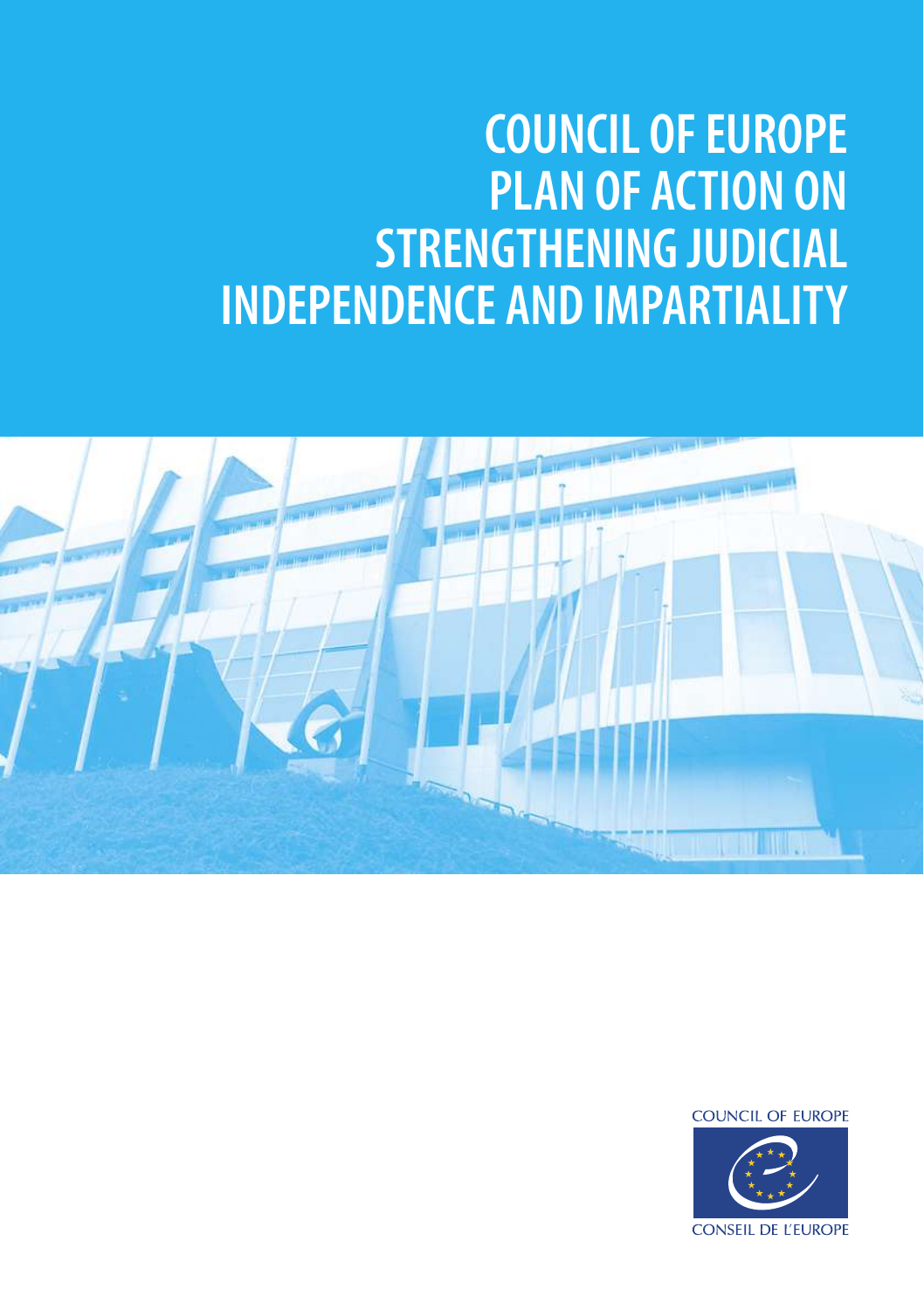## **COUNCIL OF EUROPE PLAN OF ACTION ON STRENGTHENING JUDICIAL INDEPENDENCE AND IMPARTIALITY**

**CM(2016)36 final**

Council of Europe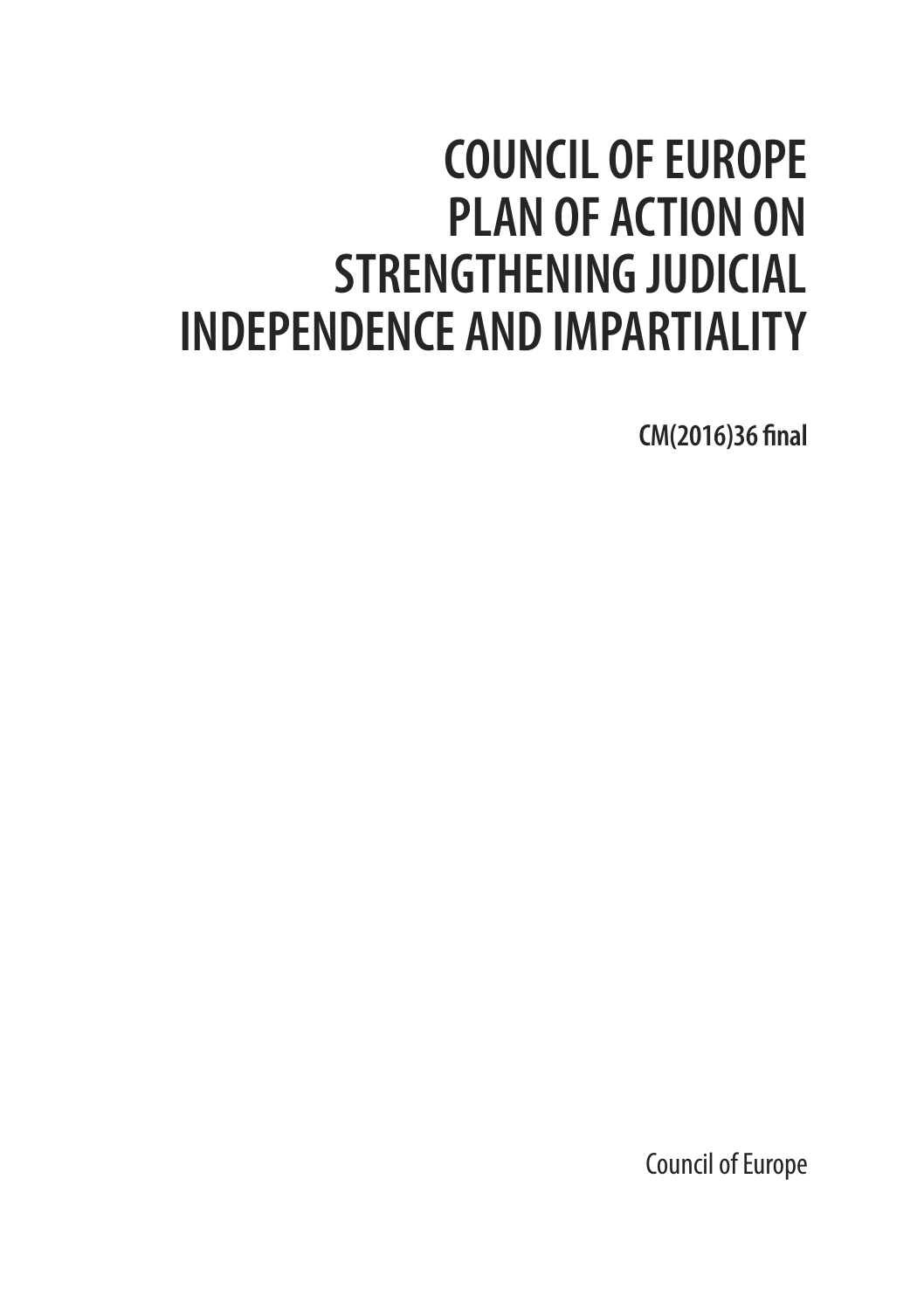#### French edition:

*Plan d'action du Conseil de l'Europe pour renforcer l'indépendance et l'impartialité du pouvoir judiciaire*

All requests concerning the reproduction or translation of all or part of this document should be addressed to the Directorate of Communication (F-67075 Strasbourg Cedex or publishing@coe.int). All other correspondence concerning this document should be addressed to Directorate General Human Rights and Rule of Law.

> Cover and layout: Documents and Publications Production Department (SPDP), Council of Europe

This document is pending editorial control. A final version will be published once this has been done.

> Council of Europe F-67075 Strasbourg Cedex http://book.coe.int

© Council of Europe, April 2016 Printed at the Council of Europe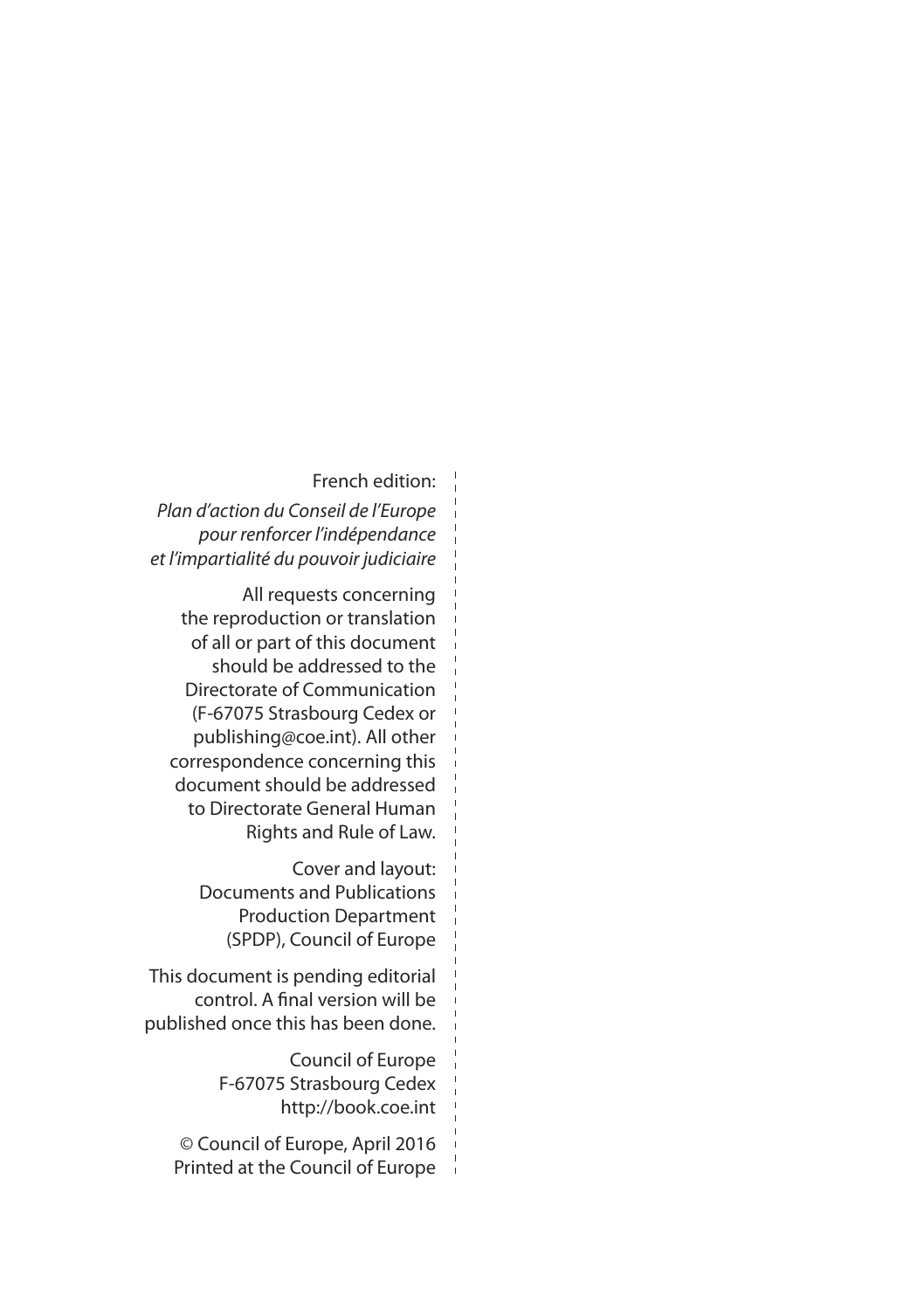## **Contents**

| <b>GENERAL AIMS</b>                                                                                               | 7  |
|-------------------------------------------------------------------------------------------------------------------|----|
| <b>PLAN OF ACTION</b>                                                                                             | 9  |
| <b>COUNCIL OF EUROPE SUPPORTING MEASURES</b>                                                                      | 13 |
| TIMEFRAME AND IMPLEMENTATION OF THE PLAN OF ACTION                                                                | 17 |
| <b>APPENDIX</b>                                                                                                   | 19 |
| <b>Explanatory note</b>                                                                                           | 19 |
| Line of action 1<br>Safeguard and strengthen the judiciary in its relations<br>with the executive and legislature | 19 |
| Line of action 2<br>Protect the independence of individual judges and<br>ensure their impartiality                | 23 |
| Line of action 3<br>Reinforce the independence of the prosecution service                                         | 25 |
| Transversal actions to be taken by member States                                                                  | 27 |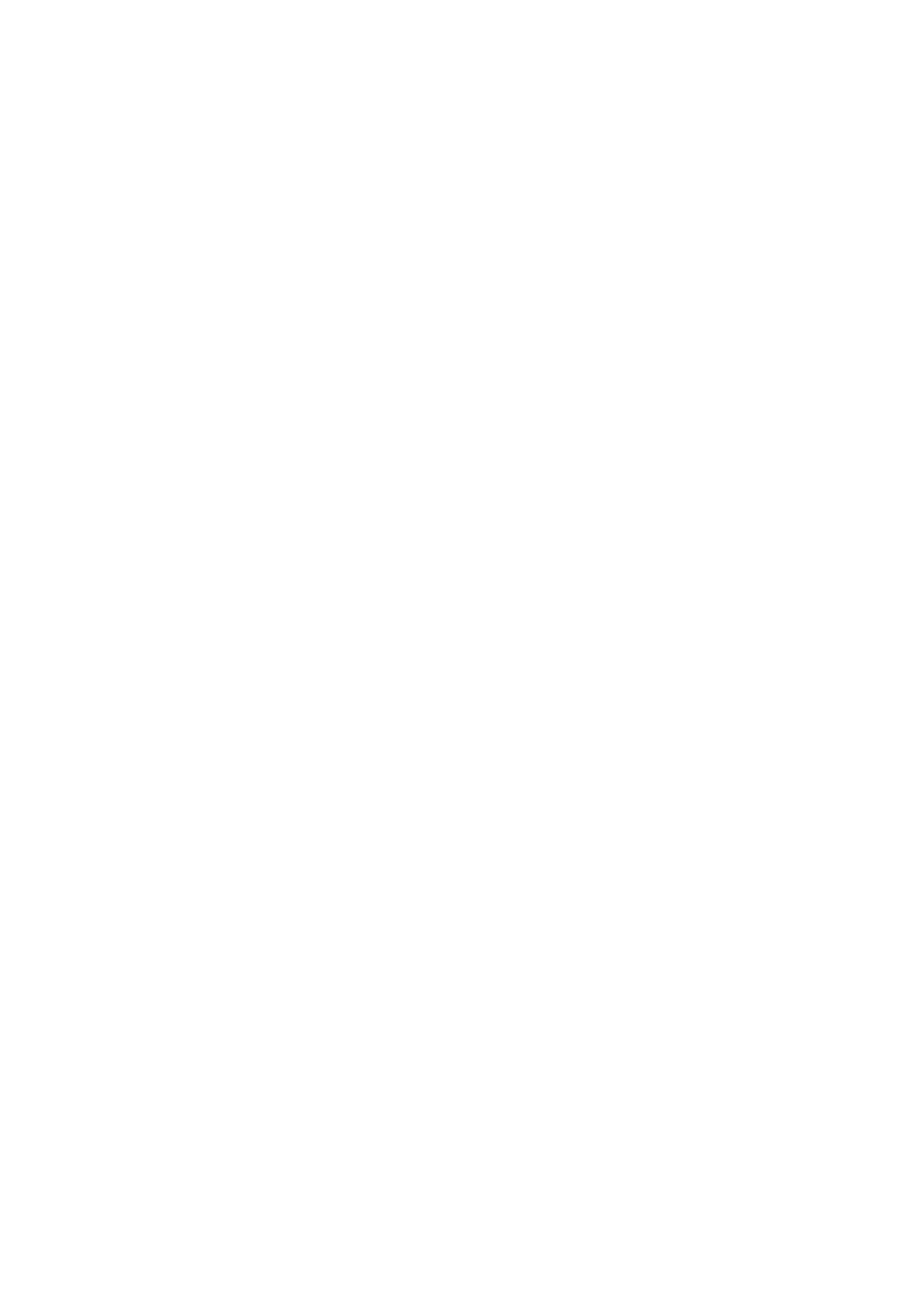At the 1253rd meeting of the Ministers' Deputies, on 13 April 2016, the Committee of Ministers adopted the Plan of Action set out below. Its aim is to identify the ways in which the Council of Europe will guide and support its member States in the implementation of concrete measures needed to strengthen judicial independence and impartiality. As such, the Plan of Action represents a commitment on the part of the Secretary General and of the Council of Europe as a whole to accord the highest priority to working with member States to strengthen further the independence and impartiality of the judiciaries in Europe. The types of remedial action that may be envisaged by member States in order to address the challenges identified are set out in the Appendix to the Plan of Action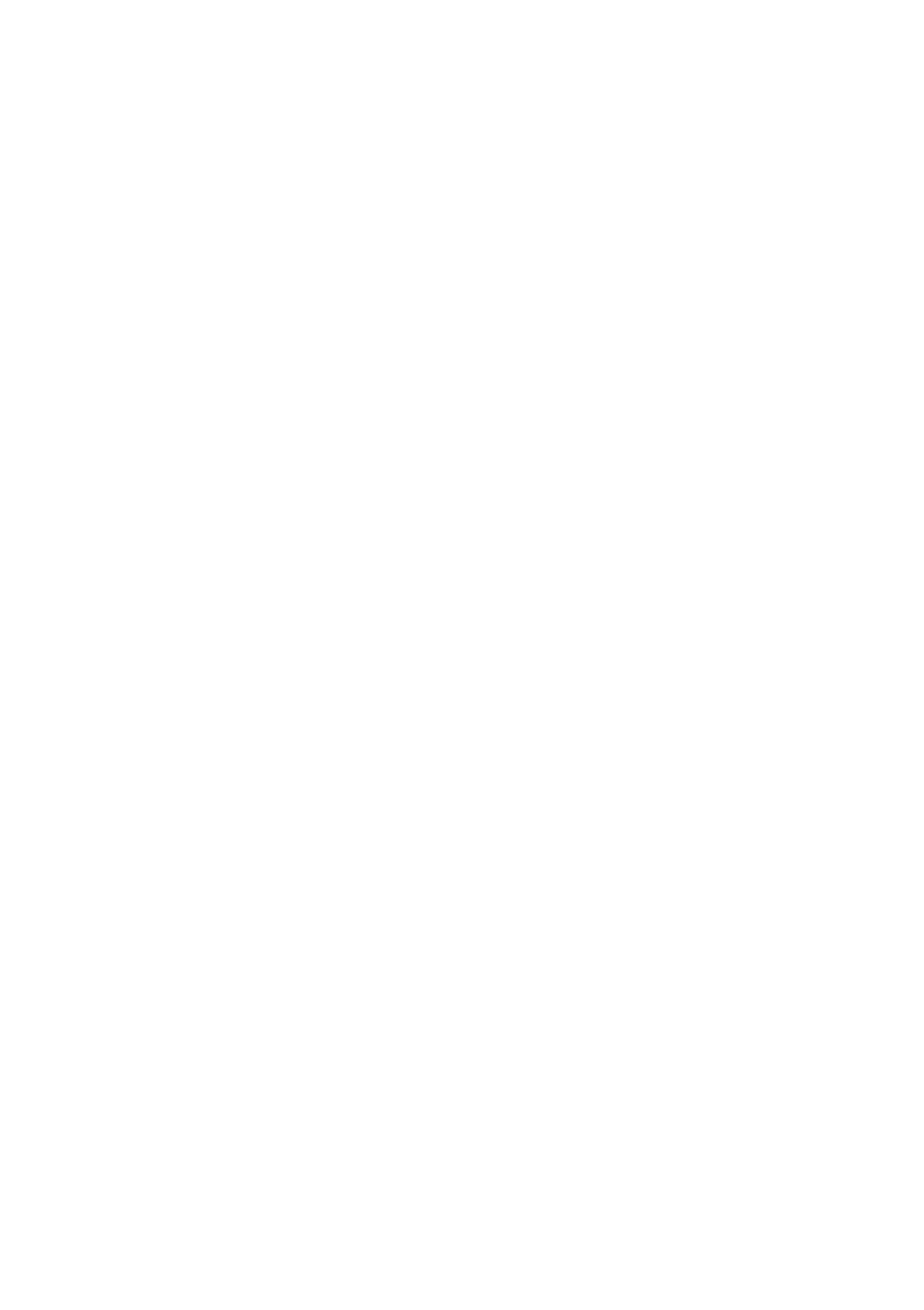# **GENERAL AIMS**

Only an independent and impartial judiciary can provide the basis for the fair and just resolution of legal disputes, particularly those between the individual and the State. In this context, it is recalled that all member States have undertaken, under Article 6 of the Convention for the Protection of Human Rights and Fundamental Freedoms, to guarantee access to independent and impartial tribunals, whenever civil rights or obligations are in issue or criminal charges are to be determined; and in respect of which the European Court of Human Rights has developed a wide jurisprudence. These principles of independence and impartiality were recalled in Recommendation CM/Rec(2010)12 of the Committee of Ministers to member States on judges: independence, efficiency and responsibilities.

It is of primordial importance that judicial independence and impartiality exists in fact and is secured by law, and that public confidence in the judiciary, where it has been lost, is restored and maintained. To this end, it is important that a culture of respect for judicial independence and impartiality is propagated in society generally, but specifically amongst the executive and legislature.

The Plan of Action recognises the diversity of legal systems, constitutional positions, and approaches to the separation of powers in the member States of the Council of Europe and implementation of the actions detailed in the Appendix should take full account of this diversity. The urgency of these actions lies in the need to bolster judicial independence and impartiality in cases where existing structures have been identified as failing to guarantee the rule of law and democratic security.

The Plan of Action and its Appendix indicate action that needs to be taken, firstly, to improve, or establish where these are lacking, formal legal guarantees of judicial independence and impartiality and, secondly, to put in place or introduce the necessary structures, policies and practices to ensure that these guarantees are respected in practice and contribute to the proper functioning of the judicial branch in a democratic society based on human rights and the rule of law.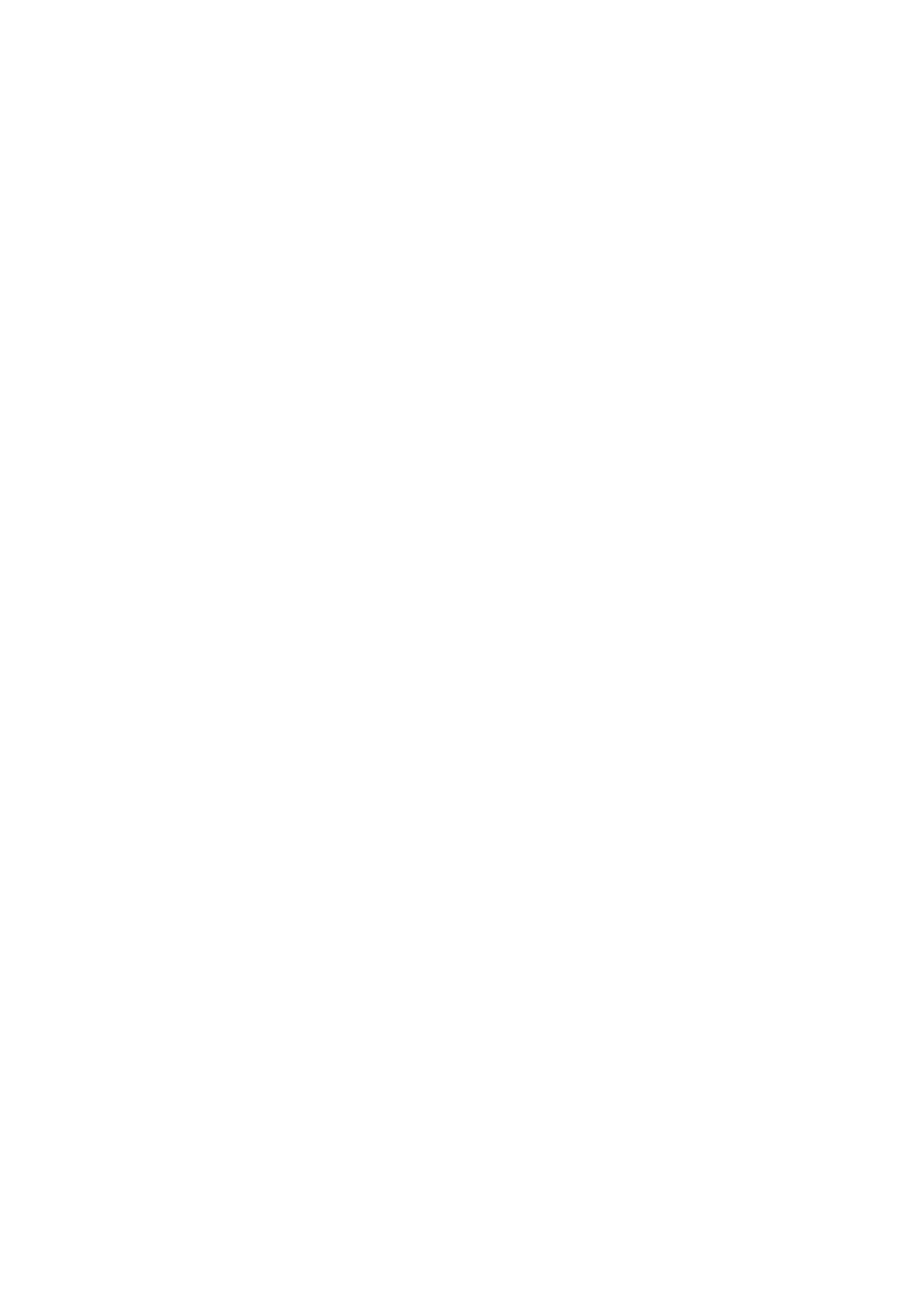# **PLAN OF ACTION**

The Council of Europe will support all the efforts of its member States aimed at achieving the following results:

A. Establishing effective mechanisms and other measures to fully implement member States' obligations under the Convention for the Protection of Human Rights and Fundamental Freedoms to guarantee access to an independent and impartial tribunal whenever civil rights or obligations are at issue or criminal charges are to be determined; these mechanisms and action including all those that are required to implement the judgments of the European Court of Human Rights which affect the independence and impartiality of the judiciary, particularly with regard to the guarantees provided by Article 6 concerning the right to a fair trial.

B. Improving, or establishing where these are lacking, formal legal guarantees of judicial independence and impartiality and putting in place or introducing the necessary structures, policies and practices to ensure that these guarantees are respected in practice and contribute to the proper functioning of the judicial branch in a democratic society based on human rights and the rule of law.

C. Safeguarding and strengthening the judiciary in its relations with the executive and legislature by taking action to:

- i. ensure the independent and effective working of judicial councils, where they exist, particularly through measures aimed at depoliticising the process of election or appointment of judges;
- ii. ensure an adequate participation of the judiciary in the selection, appointment and promotion of judges, whilst limiting excessive<sup>1</sup> executive or parliamentary interference in this process;

<sup>1.</sup> "Excessive" means any action taken beyond the existing legal framework that interferes with the processes referred to, to an extent that the independence and impartiality of the judiciary is significantly compromised.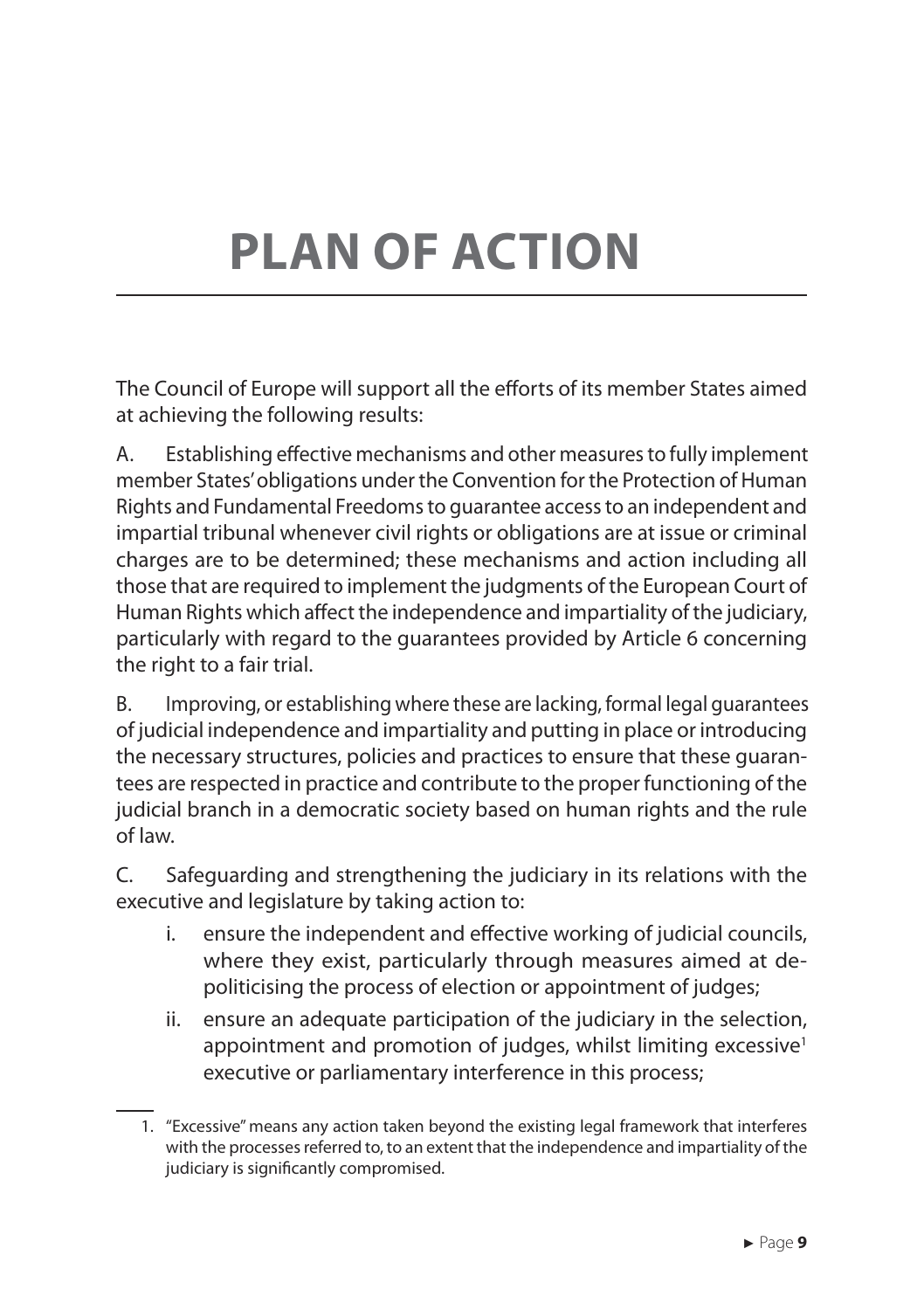- iii. limit excessive executive and parliamentary interference in the disciplining and removal of judges, particularly as regards disciplinary committees of judicial councils or other appropriate bodies of judicial governance which should be completely free of political or other influence and seen to be so;
- iv. ensure that members of the executive and legislature respect the authority of the judiciary and abstain from improper, non-objective or solely politically-motivated public criticism of individual judges and their judgements as well as of the judiciary in general;
- v. ensure that day-to-day administration of courts is executed in an effective and reasonable manner based on legal regulations, and without undue interference from the executive or the legislature.

D. Protecting the independence of individual judges and ensuring their impartiality by taking action to:

- i. limit interference by the judicial hierarchy in decision making by individual judges in the judicial process and define the powers of the prosecution service in order to ensure that judges are protected from undue pressure and able to freely follow or reject the motions of prosecutors;
- ii. ensure that the rules relating to judicial accountability and the review of court decisions fully respect the principles of judicial independence and impartiality;
- iii. effective remedies should be provided, where appropriate, for judges who consider their independence and impartiality threatened;
- iv. prevent and combat corruption within the judiciary and shield judges from inducement to corruption. In this respect, member States should ensure that the remuneration and working conditions of judges are adequate and that standards of professional conduct and judicial ethics are reinforced;
- v. counter the negative influence of stereotyping in judicial decision making;
- vi. ensure comprehensive and effective training of the judiciary in effective judicial competences and ethics;
- vii. ensure that judges are protected by legal regulations and adequate measures against attacks on their physical or mental integrity, their personal freedom and safety.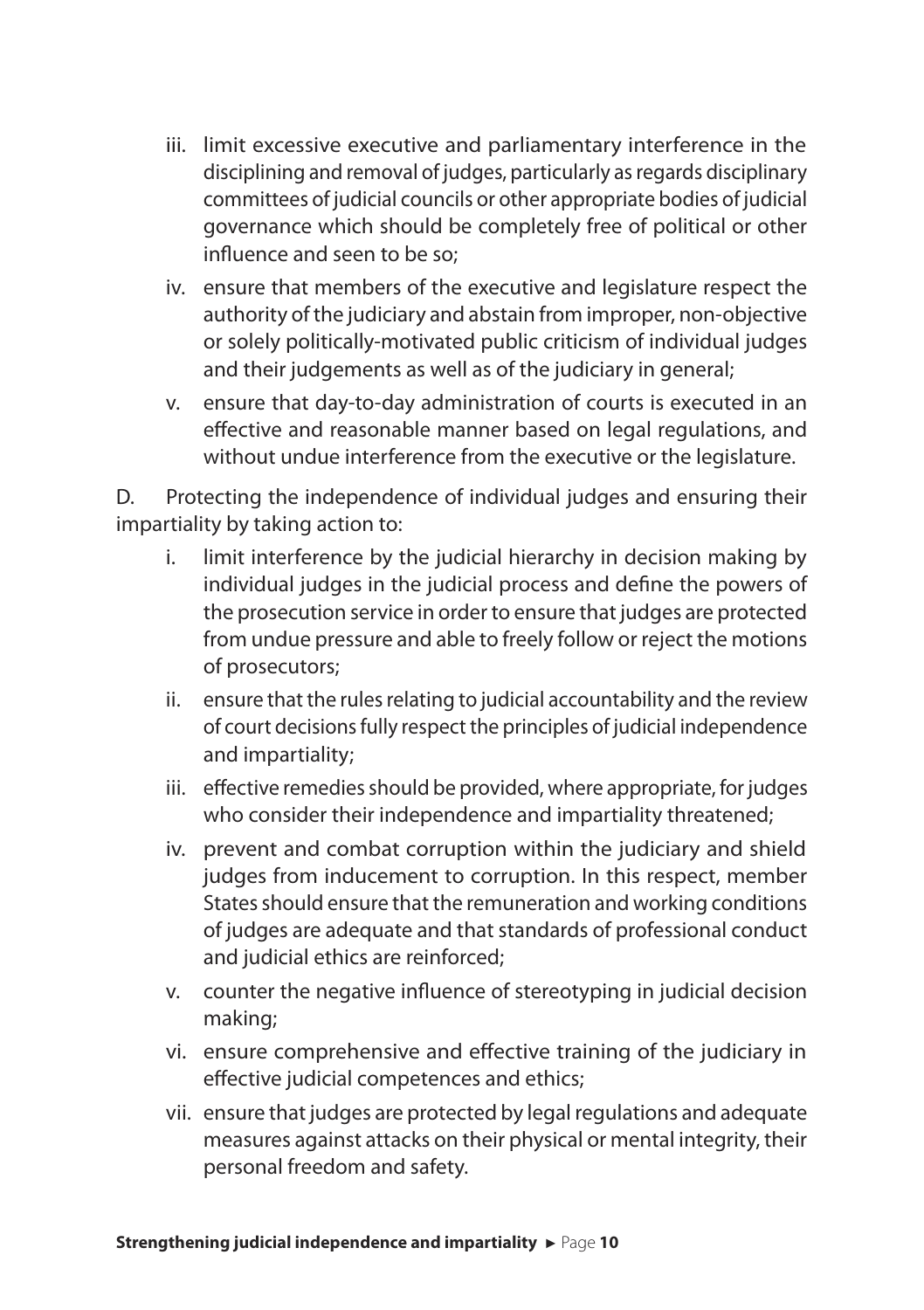E. Reinforcing the independence of the prosecution service by taking action to:

- i. provide appropriate legal guarantees for the recruitment, career development and security of employment or tenure of prosecutors;
- ii. ensure that individual prosecutors are not subject to undue or illegal pressure from outside or within the prosecution service, and that more generally the prosecution service is governed by the rule of law;
- iii. take active measures to prevent and combat corruption within the prosecution service and build public trust in how it works.

F. Building public trust in the judiciary and broader recognition of the value of its independence and impartiality, for example by ensuring transparency in the workings of the judiciary and in its relations with the executive and legislature, and by the judiciary or courts adopting a proactive approach towards the media and to the dissemination of general information, which must be respectful of the rights of the defence and of the dignity of victims.

G. Taking adequately into account society as a whole in the composition of tribunals and the judiciary to increase public trust in the judiciary. To achieve this result, a policy should be considered by member States aimed at ensuring gender equality and representation of society as a whole.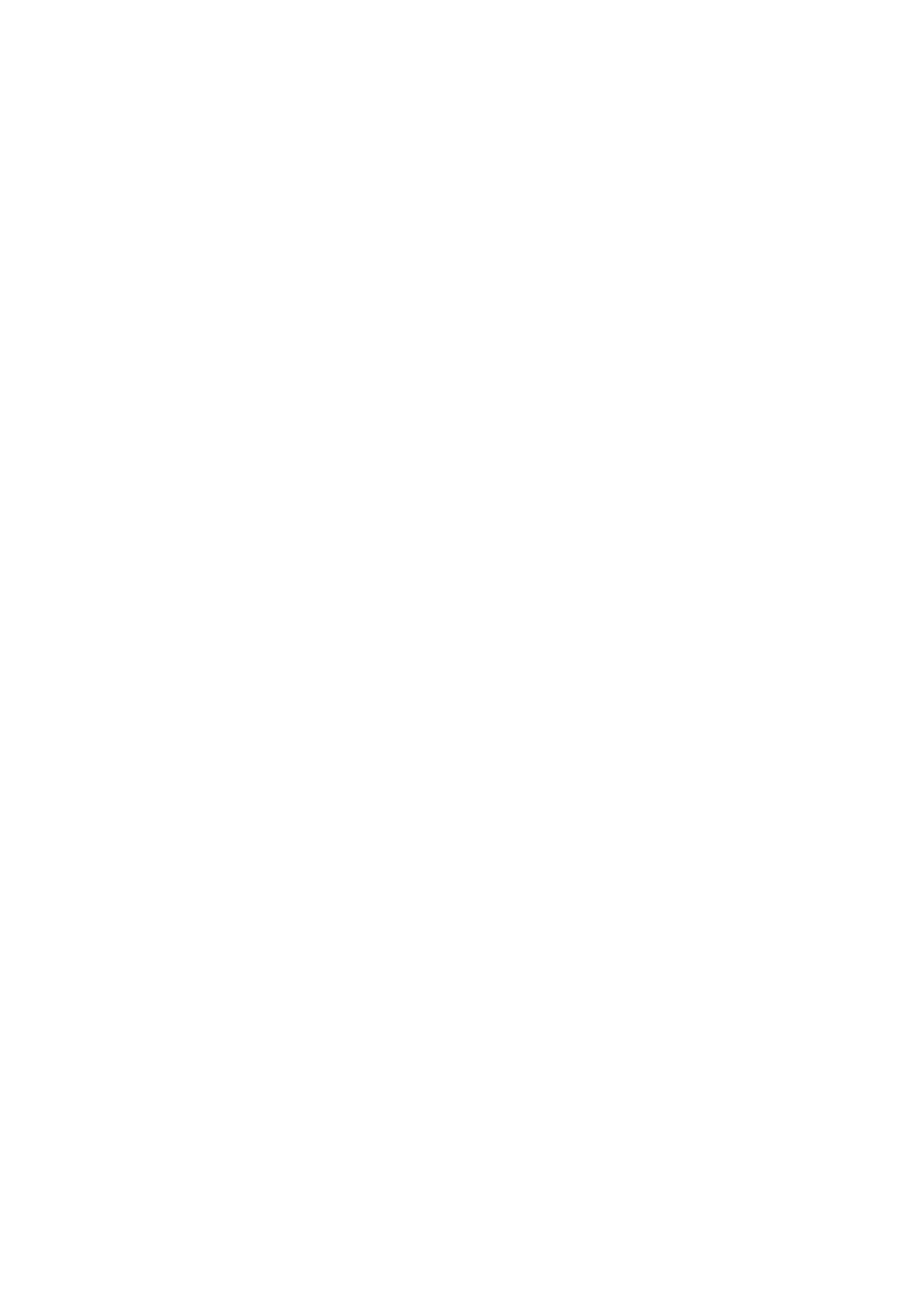## **COUNCIL OF EUROPE SUPPORTING MEASURES**

The Council of Europe will use all its available tools and mechanisms to assist member States in implementing the necessary reforms through its various organs and bodies, as outlined below. Measures will include Organisationwide initiatives, including contributions by the competent bodies, as well as support and assistance to member States upon request and in respect of specific national issues and reform agendas.

- i. The Venice Commission will provide its member States with legal advice upon request and within its competence, to help them bring their legal and institutional structures into line with European standards as regards judicial independence and impartiality, including in the adoption of appropriate legal and constitutional guarantees with reference, in particular, to its various opinions and reports in this area and, more generally, in assessing respect for the rule of law;
- ii. The Consultative Council of European Judges (CCJE) will provide specific guidance to member States upon request or if seized of an issue in accordance with its mandate;<sup>2</sup>
- 2. The relevant texts to assist member States in this are in particular: Recommendation CM/Rec(2010)12 of the Committee of Ministers to member States on judges: independence, efficiency and responsibilities, as well as the CCJE's opinions, in particular Opinion No. 1 (2001) on standards concerning the independence of the judiciary and the irremovability of judges, Opinion No. 3 (2002) on the principles and rules governing judges' professional conduct, in particular ethics, incompatible behaviour and impartiality, Opinion No. 10 (2007) on the Council for the Judiciary at the Service of Society, Opinion No. 17 (2014) on the evaluation of judges' work, the quality of justice and respect for judicial independence, Opinion No. 18 (2015) on the position of the judiciary and its relation with the other powers of state in a modern democracy and its European Charter for the Statute of Judges.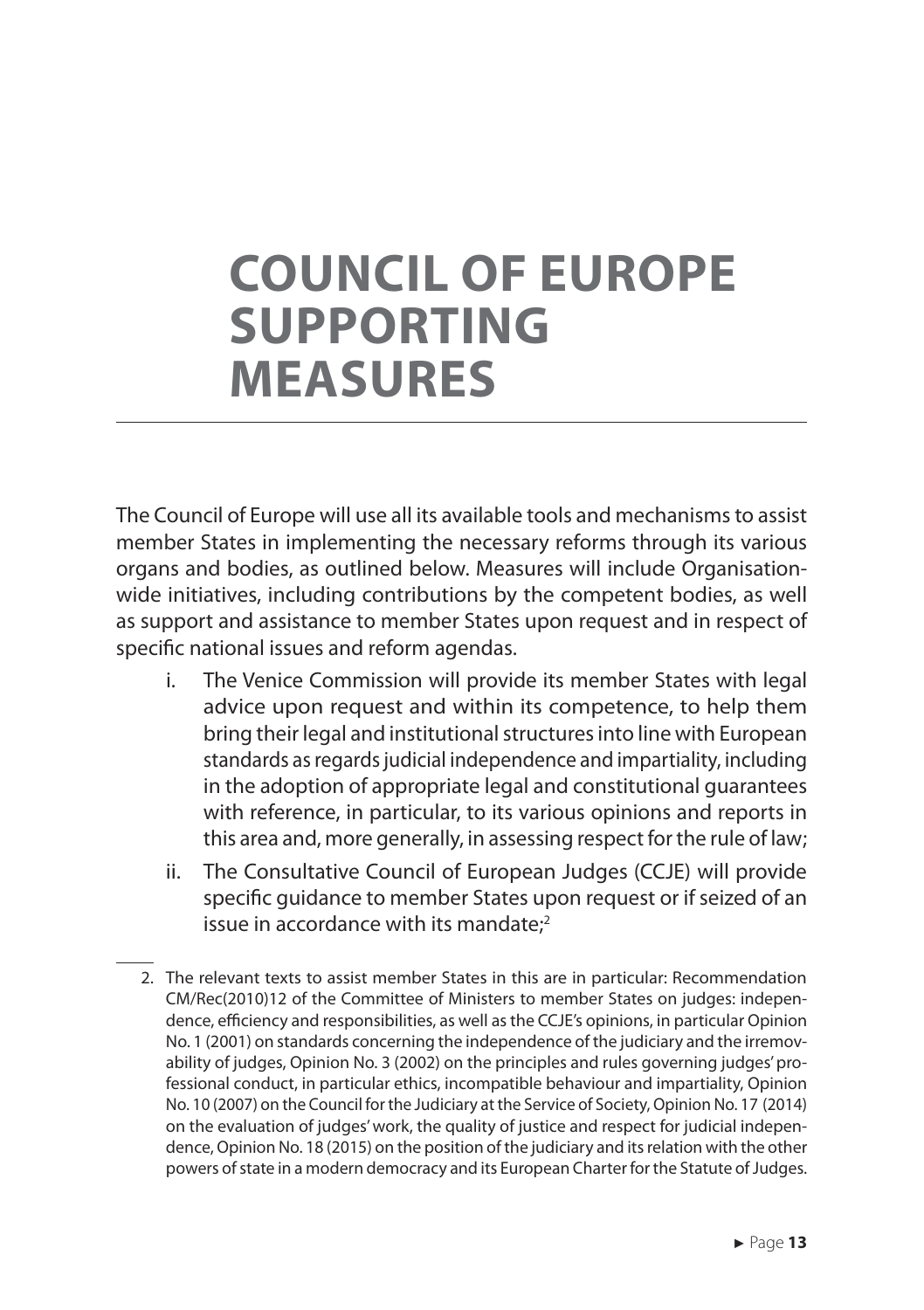- iii. The Consultative Council of Europe Prosecutors (CCPE) will likewise provide specific guidance to member States upon request or if seized of an issue in accordance with its mandate;<sup>3</sup>
- iv. The Group of States Against Corruption (GRECO) will continue to advise member States within its statutory monitoring operations and country-by-country conclusions on the action needed to reinforce their capacity to promote integrity and fight corruption within the judiciary and the prosecution service, as well as to assess their performance in implementing this advice;
- v. The Council of Europe will assist member States upon request in implementing the relevant recommendations of the Committee of Ministers in the area of combating corruption within the judiciary and the relevant resolutions of the Parliamentary Assembly (Resolution 1703 (2010) on judicial corruption, Resolution 1943 (2013) on corruption as a threat to the rule of law and Resolution 2098 (2016) on Judicial Corruption: urgent need to implement the Assembly's proposals);
- vi. The European Commission for the Efficiency of Justice (CEPEJ) will analyse the functioning of judicial systems, provide comparative data and analysis on the situation of the judiciary and prosecution service in member States within the framework of preparing the bi-annual evaluation reports of the CEPEJ on the efficiency and quality of justice. Amongst other actions, it will also provide advice to member States upon request on the modalities for optimising judicial timeframes and time-management of courts within the framework of the SATURN Group of the CEPEJ and promote the quality of the public service of justice, conducting satisfaction surveys of court users and acting on their results;
- vii. The European Committee on Legal Co-operation (CDCJ), the European Committee on Crime Problems (CDPC), and the Steering Committee for Human Rights (CDDH) will provide advice on legal policy as

<sup>3.</sup> The relevant texts to assist member States in this are in particular: Recommendation Rec(2000)19 of the Committee of Ministers to member States on the role of public prosecution in the criminal justice system, Recommendation Rec (2012)11 of Committee of Ministers to member States on the role of public prosecutors outside criminal justice system and the CCPE's Opinion No. 4 (2009) on the relations between judges and prosecutors in a democratic society, including the "Bordeaux Declaration" and Opinion No. 9 (2014) on European norms and principles concerning prosecutors, including the "Rome Charter".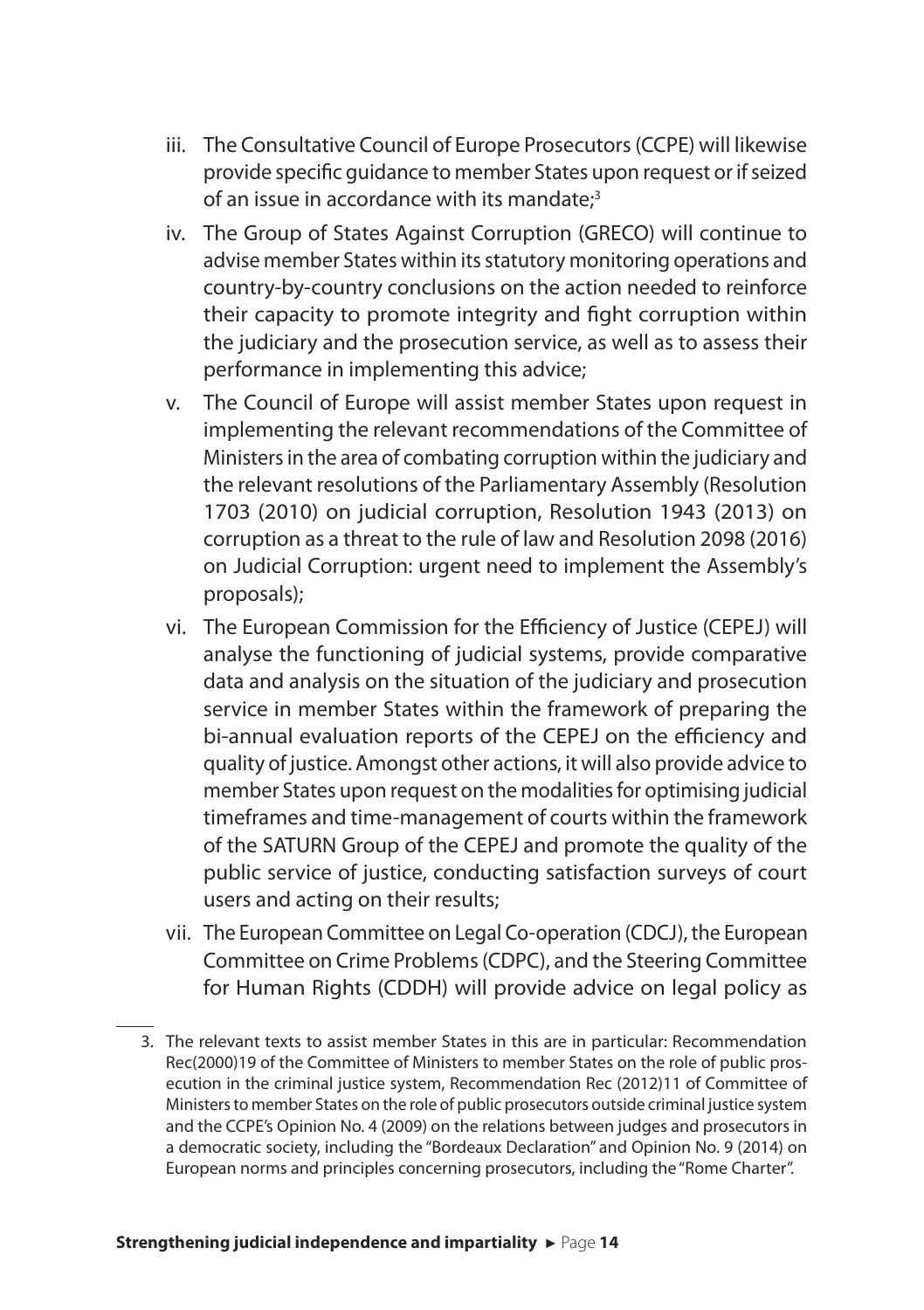required to the Committee of Ministers with a view to supporting member States on the implementation of the relevant law reforms, particularly in the area of judicial accountability and the review of court decisions;

- viii. Once Protocol No. 16 to the Convention for the Protection of Human Rights and Fundamental Freedoms and its Protocols enters into force, the European Court of Human Rights will provide, upon request and in accordance with Protocol No. 16, consultative opinions on questions of principle relating to the interpretation or application of the rights and freedoms defined in the Convention, such as the right to a fair trial, by an independent and impartial tribunal, established by law (Article 6);
- ix. Targeted support will be provided within the framework of the Council of Europe co-operation projects with member States, defined jointly with the beneficiary countries and their institutions so as to meet concrete needs. This support will be funded by voluntary contributions from member States, Joint Programmes with the European Union or other appropriate sources. This will include *ad hoc* legal expertise on national law, policy and practice relating to judicial independence and impartiality, including proposals for law reform in this area;
- x. Within the umbrella of the European Programme for Human Rights Education for Legal Practitioners (HELP) and other co-operation projects, the Council of Europe will provide support in the development of relevant training programmes for member States and a framework for their dissemination, including training programmes aimed at the executive and legislature on the importance of judicial independence and impartiality.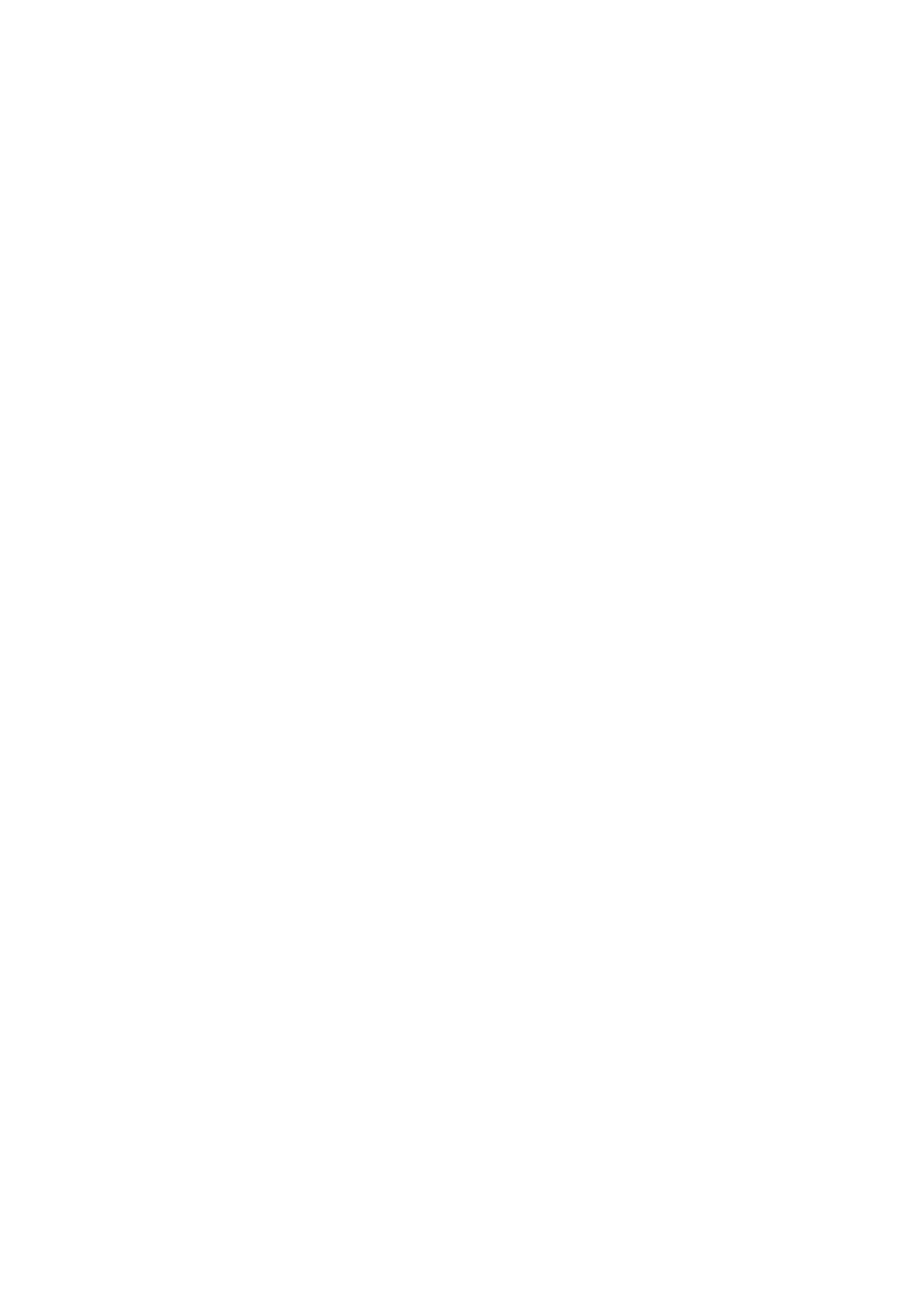## **TIMEFRAME AND IMPLEMENTATION OF THE PLAN OF ACTION**

The Plan of Action is intended to be implemented within a timeframe of 5 years. Progress will be reviewed regularly by the Committee of Ministers based on information submitted by member States, the support and advice the Council of Europe has been called upon to provide, and the findings and analysis of its monitoring and advisory bodies. Good practices will be identified and compiled and made available to member States.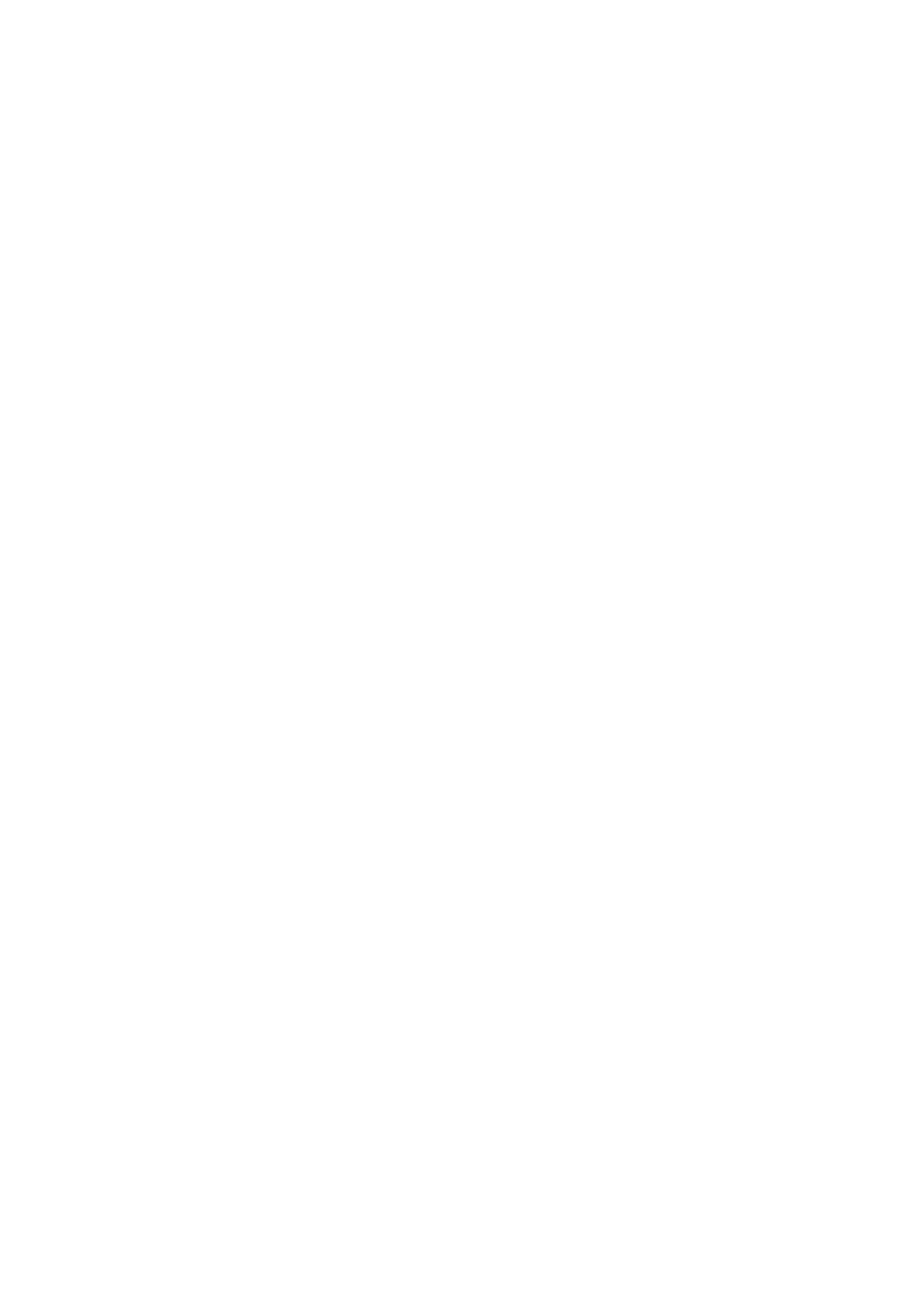## **Explanatory note**

This explanatory note describes the detailed action required to be taken by member States within the framework of the Plan of Action on Strengthening Judicial Independence and Impartiality adopted by the Committee of Ministers at the 1253rd meeting of the Ministers' Deputies on 13 April 2016.

The various actions set out below are based on internationally agreed standards reflected in Council of Europe treaties, notably the Convention for the Protection of Human Rights and Fundamental Freedoms and other instruments and texts, including recommendations of the Committee of Ministers and opinions of the Consultative Council of European Judges, the Consultative Council of European Prosecutors, and the Venice Commission.

Three lines of action set out remedial action to be undertaken by member States as appropriate. These lines of action should be supported by the several transversal actions that are indicated in the fourth.

#### **Line of action 1 Safeguard and strengthen the judiciary in its relations with the executive and legislature**

#### **Action 1.1**

**Ensure the independent and effective working of judicial councils or other appropriate bodies of judicial governance**

#### *Remedial action by member States*

Measures should be taken to de-politicise the process of electing or appointing persons to judicial councils, where they exist, or other appropriate bodies of judicial governance. Members should not represent political factions or be politically partisan in the performance of their functions. They should also not be subject to, or be susceptible to, political influence either from the executive or legislature.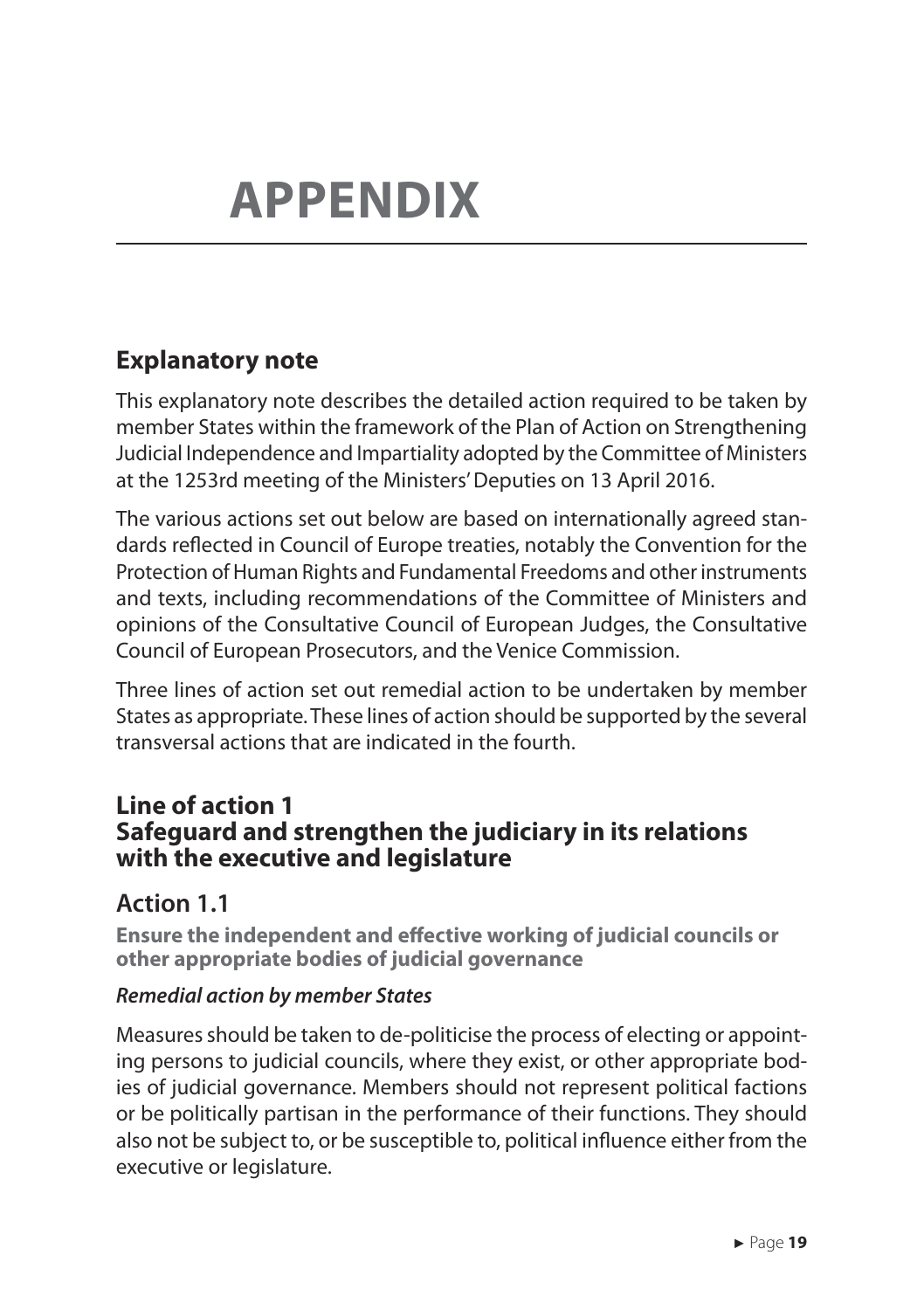Such measures might include rules on the minimum number of judicial members and procedures for election by their peers (at least half, not taking into account any *ex-officio* members), or on the maximum number of non-judicial members (and how they are elected or selected) whilst ensuring that a majority or at least half of them are judicial members representing all levels of the judiciary; rules on the minimum length of prior judicial experience; rules on ensuring gender equality and representation of society as a whole and rules on character and probity.

Members not appointed or elected by the judiciary should not represent the executive or legislature but should be appointed on the basis of their personal standing and in their own right. It is desirable that the membership of a judicial council should not include persons who hold their position *de facto* by virtue of an executive office or position in the legislature.

The rules governing the composition of judicial councils or other appropriate bodies of judicial governance and how they conduct their business should be transparent and allow foreseeability. The same applies to the process of selecting, appointing and promoting judges. Of particular importance in this respect are the rules aimed at avoiding improper interference by the executive or legislature.

Changes to the legal framework for the operation of judicial councils should not lead to the early termination of the mandates of persons elected under the previous framework, except when the change of the legal framework aims to reinforce the independence of the council's composition.

## **Action 1.2**

**Ensure an adequate participation of the judiciary in the selection, appointment and promotion of judges whilst limiting excessive executive or parliamentary interference in this process**

#### *Remedial action by member States*

Steps should be taken to establish, where they are lacking, procedures for the selection, appointment and promotion of judges that are transparent, based on objective criteria relating to the exercise of judicial office and focused primarily on ability and experience, and free from excessive political interference.

A gender balance in the composition of the judiciary at each level, including at the most senior levels, should be promoted and, more generally, representation of society as a whole.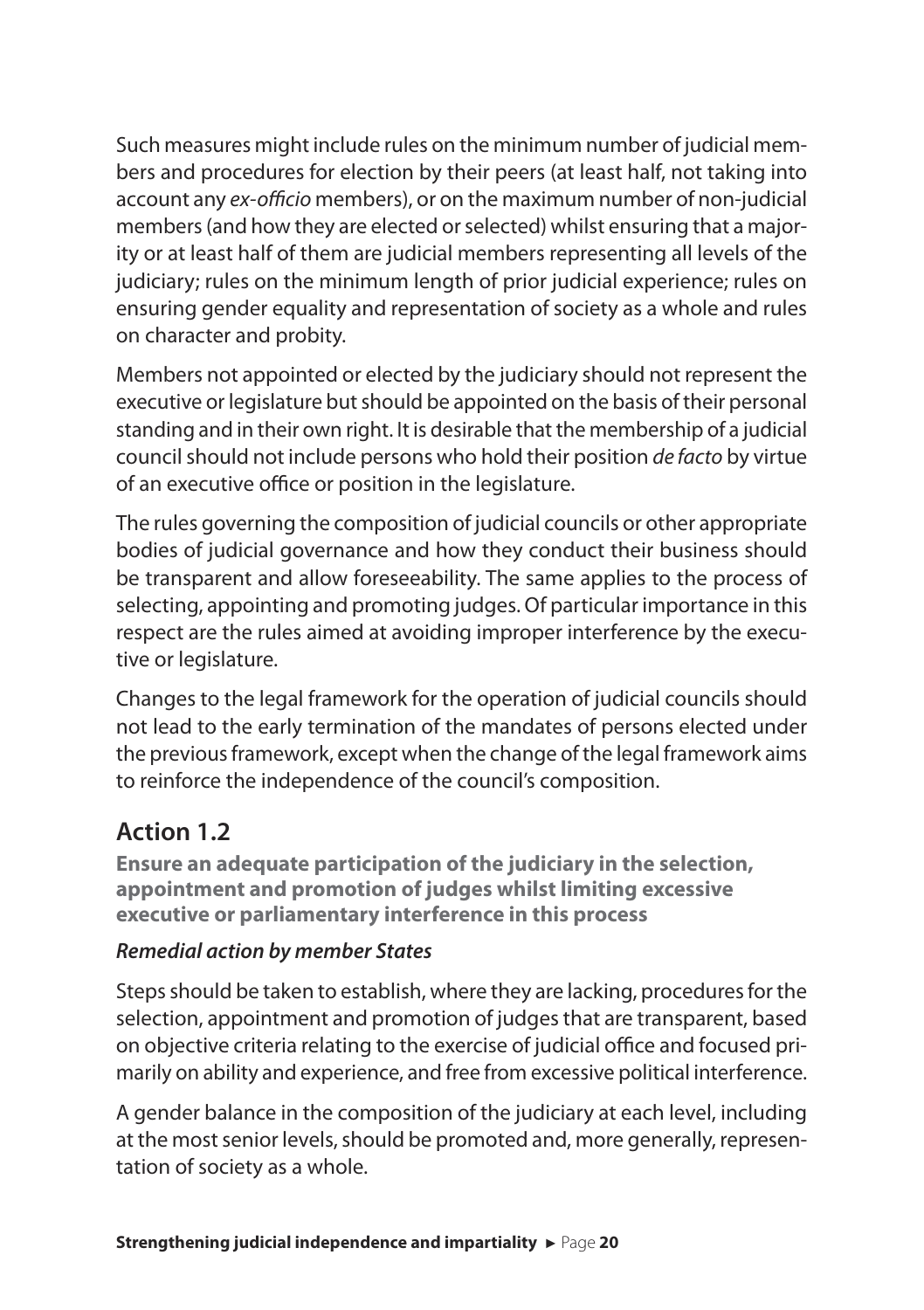## **Action 1.3**

**Limit excessive executive and legislative interference in the disciplining and removal of judges**

#### *Remedial action by member States*

No disciplinary action should be taken against a judge without proper investigation and the conclusion of disciplinary proceedings. The disciplinary offences must be defined clearly and precisely. A graduation of the possible sanctions should be provided for and used in practice.

When a judge's official performance gives rise to disciplinary proceedings or to criminal investigations due to malice or gross negligence, it is imperative that such proceedings be carried out in accordance with the necessary full procedural guarantees before an independent, non-political, authority. Sanctions must be applied in a proportionate manner and must not be imposed arbitrarily or for political motives or for any reason not related to the suitability of the judge to exercise judicial office.

Where systems for the assessment of judges' work have been established it must be ensured that unsatisfactory evaluation results lead to dismissal or other punitive sanctions only in clearly defined exceptional circumstances. The term of office of judges must be adequately secured by law.

Disciplinary committees of judicial councils vested with the power to take decisions on the dismissal of judges or on other sanctions must be completely free of political influence and be seen to be so, in order to ensure the requirements of an independent and impartial tribunal.

### **Action 1.4**

**Ensure that public criticism of the judiciary by the executive and legislature respects the authority of the judiciary**

#### *Remedial action by member States*

Steps should be taken to ensure that executive officials and members of the legislature are respectful of judicial decisions and also act so as to be seen by the public to respect such decisions, as well as the dignity of individual judges. Public criticism of particular judicial decisions should be avoided, as should unduly harsh or politically motivated criticism of the judiciary in general or of individual judges. Codes of ethical behaviour for the executive and legislature and any other necessary legal and practical measures should be in place to restrain such interventions, and protect the integrity of the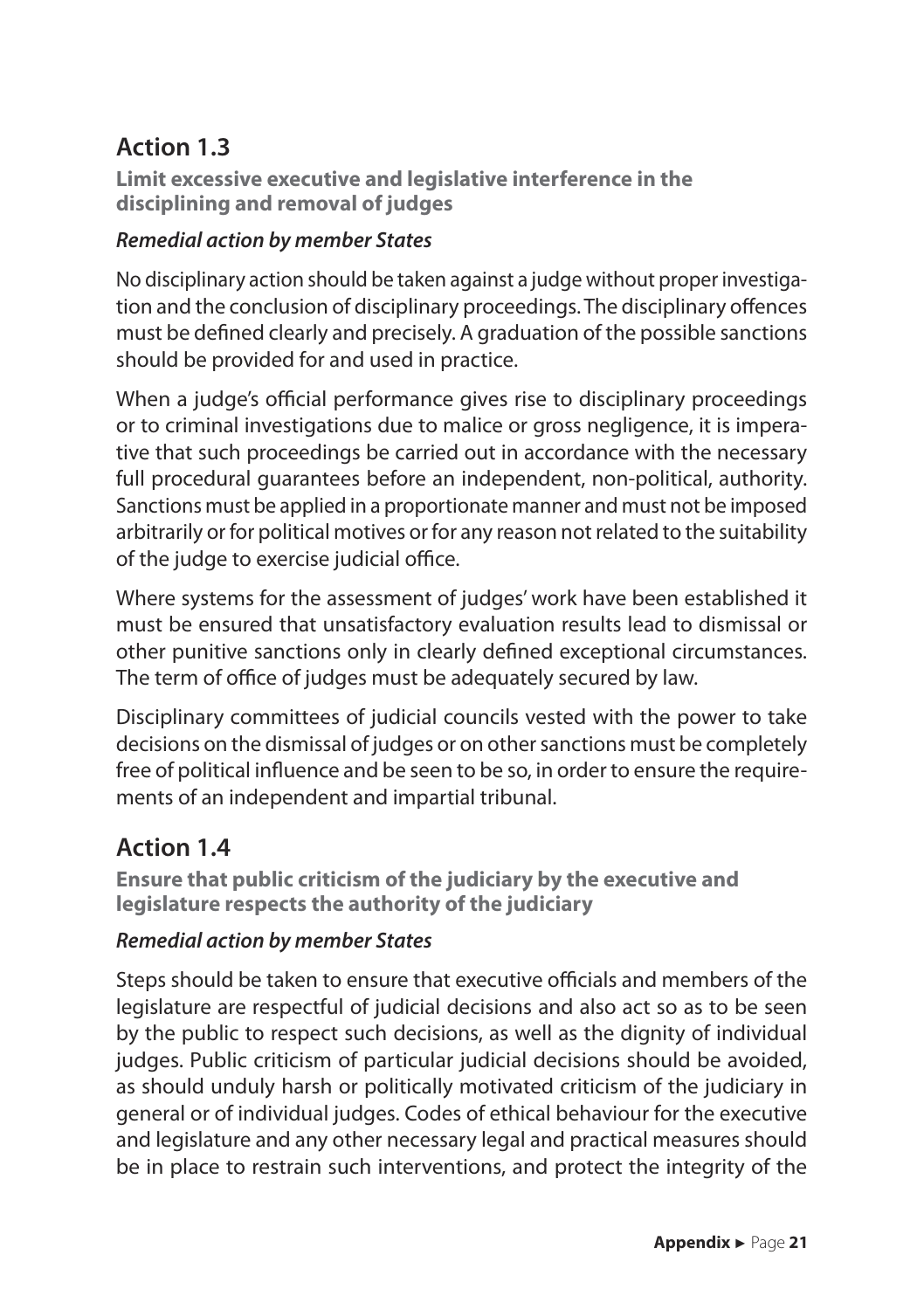judicial decision-making process from undue political pressure, intimidation and attacks.

Measures should be in place to prevent inappropriate use of the media by the executive and legislature aimed at discrediting the judiciary as well as to protect the reputation and rights of the judges and to maintain the authority and impartiality of the judiciary bearing in mind the relevant judgments and decisions of the European Court of Human Rights.

A more proactive approach to the media, and more generally with the public, should be adopted by the judiciary with a view to increasing public confidence in the judiciary, avoiding or dispelling misunderstandings about the legal process and individual cases, although any communication must be respectful of the rights of the defence and of the dignity of victims. Consideration might be given to establishing communication services or spokespersons that can answer criticism on behalf of the judiciary and give general explanations of the legal process.

## **Action 1.5**

**Ensure that day-to-day administration of courts is executed in an effective and reasonable manner based on legal regulations and without undue interference from the executive or the legislature**

#### *Remedial action by member States*

The judiciary should be allowed to administer the courts and their business on a day-to-day basis without undue interference by the executive. The role of the executive and the legislature is to establish long-term strategic objectives for the court system and determine and allocate the necessary resources, aiming, *inter alia*, to enhancing its efficiency and contributing to the proper functioning of the courts.

Court inspections, whether conducted by the executive or otherwise, should not entail assessments of the merits or form of judicial decisions. Inspections should under no circumstances serve to induce judges to favour productivity over the proper performance of their role.

Court presidents should not be required to report to Parliament and they should be able to represent the interests of their courts and of the judiciary as a whole without interference by the executive or legislature. Where they are required to report, they should do so only on the general functioning of the court or the judiciary and on the management of resources. This reporting cannot concern the handling of particular cases.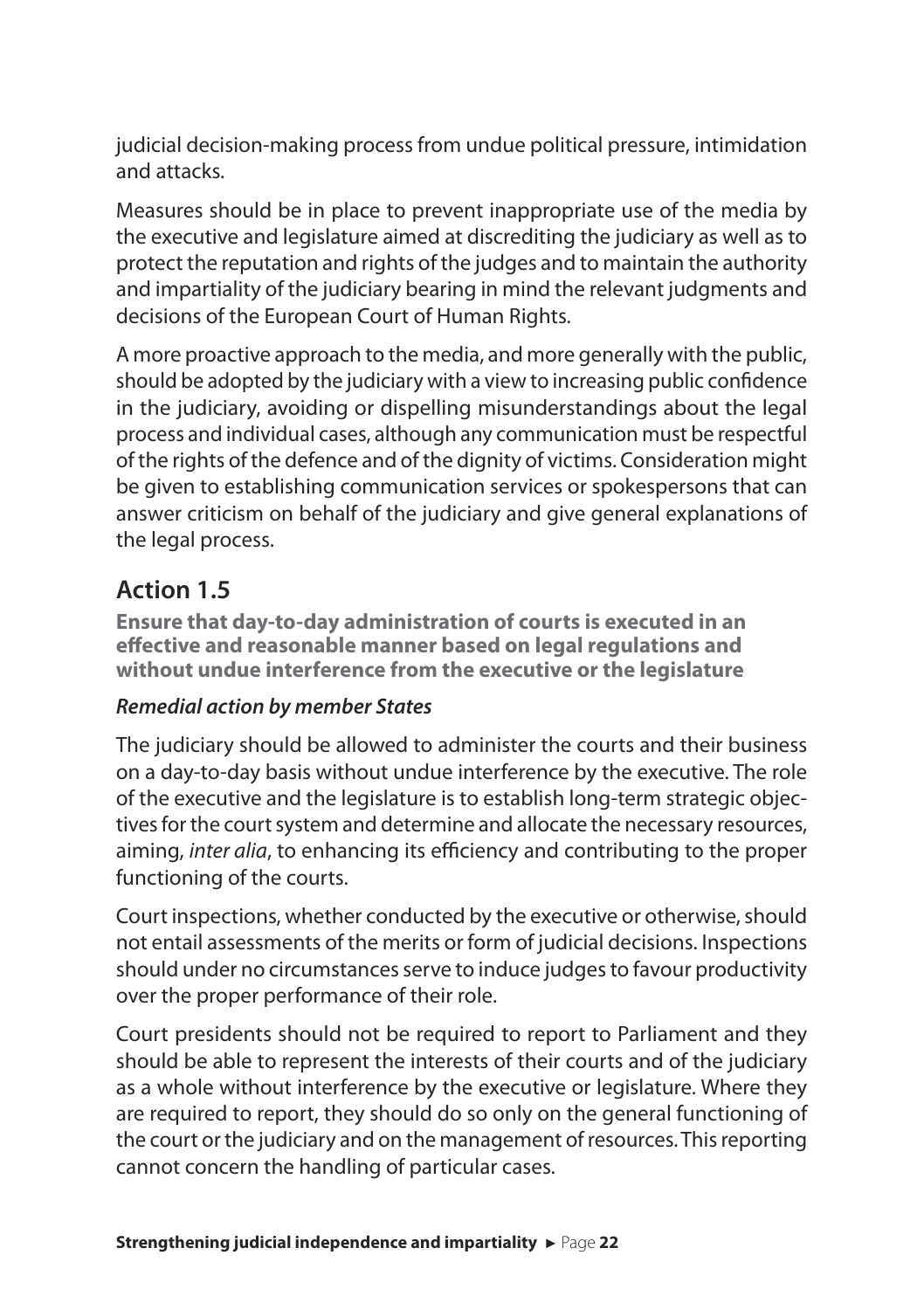### **Line of action 2 Protect the independence of individual judges and ensure their impartiality**

## **Action 2.1**

**Limit interference by the judicial hierarchy in decision making by individual judges in the judicial process**

#### *Remedial action by member States*

Steps must be taken to ensure that court presidents and superior courts respect the independence of individual judges. To this end, the powers of court presidents and superior courts should be clearly defined in a way that protects the decision-making competence of the individual judge and does not allow court presidents to take decisions that compromise the independence of judges, to prevent benefits becoming a potential instrument of undue pressure.

Cases should be allocated to judges in accordance with objective pre-established criteria. They should not be withdrawn from a particular judge without valid reasons. Decisions on the withdrawal of cases should only be taken on the basis of pre-established criteria following a transparent procedure. Judges should decide on their own competence in individual cases and must be given influence over the scheduling of their own hearings.

The powers of the prosecution services must be defined and delimited in order to ensure that judges are protected from undue pressure and able to freely follow or reject the motions of prosecutors.

Steps should be taken to support the functioning of professional associations of judges in order that they can effectively represent the interests of individual judges and contribute to the openness and transparency of the judiciary.

### **Action 2.2**

**Ensure that the rules relating to judicial accountability and the review of court decisions fully respect the principles of judicial independence and impartiality**

#### *Remedial action by member States*

The sole remedy for judicial errors that are not due to malice or gross negligence must be the appeal process. Judges' interpretation of the law, weighing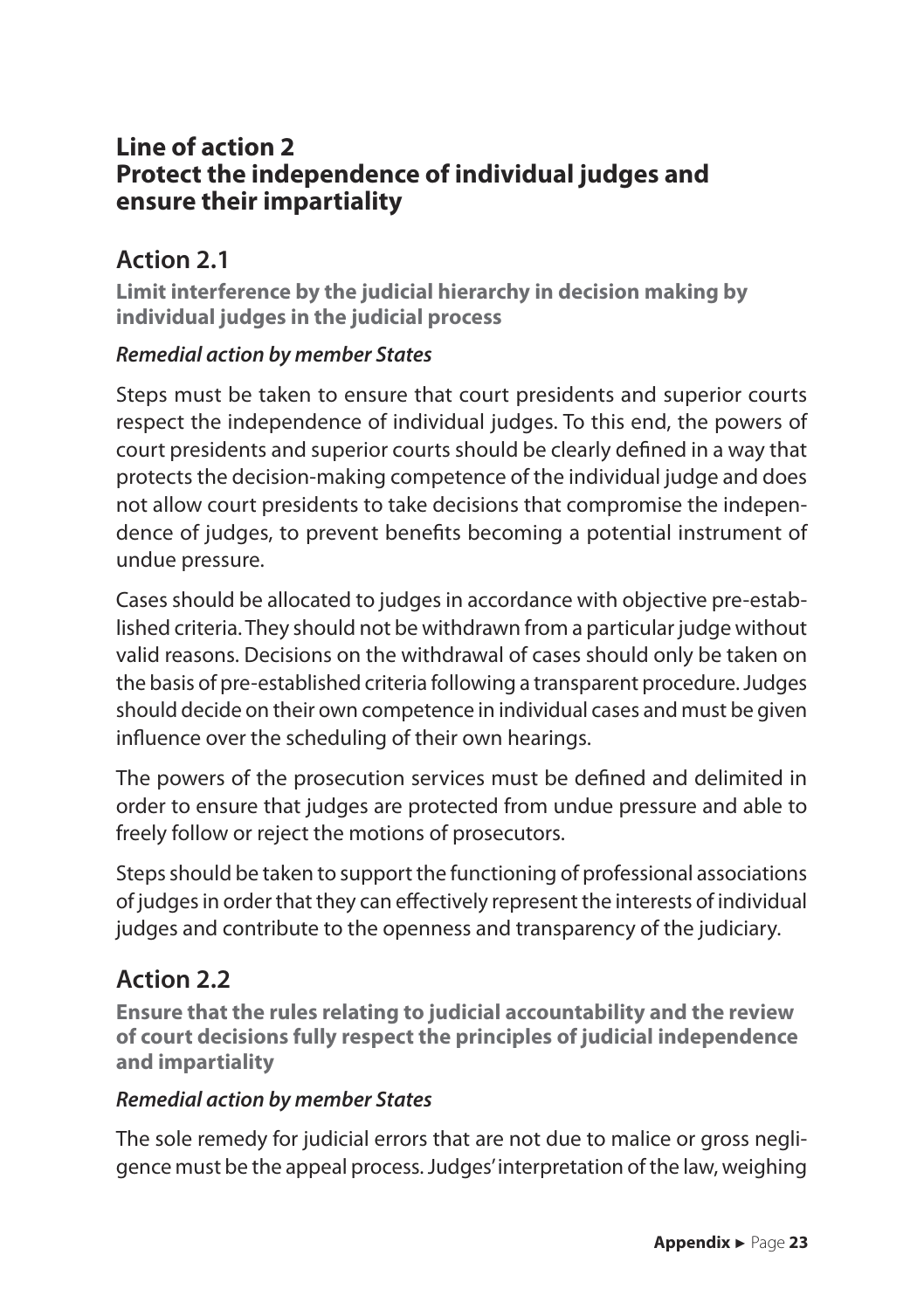of evidence or assessment of facts must not give rise to criminal, civil or disciplinary liability, except in cases of malice and gross negligence. States must take measures to ensure that accountability mechanisms are not used as an instrument of reprisal or pressure against judges in their decision making. They must be organised in a way that ensures respect for the independence of judges and that does not compromise their impartiality.

Effective remedies should be provided, where appropriate, for judges who consider their independence threatened.

## **Action 2.3**

**Prevent and combat corruption and promote integrity within the judiciary**

#### *Remedial action by member States*

Measures must be taken to prevent and combat corruption by ensuring that all allegations of corruption are investigated thoroughly and that alleged perpetrators are prosecuted and, if found guilty, faced with proportionate criminal sanctions. Any judge that is involved in a corruption offence should be subject to a decision taken by an independent body concerning his or her suspension pending the inquiry and trial and, if found guilty, dismissed from office.

To shield judges from inducement to corruption, member States must ensure that the remuneration and working conditions of judges are adequate and that standards of professional conduct and judicial ethics are clearly defined and made public.

### **Action 2.4**

**Counter the negative influence of stereotyping in judicial decision making**

#### *Remedial action by member States*

Measures should be introduced to tackle the harmful impact of stereotyping on judicial decision making. Education and training for judges should be organised to ensure that judicial stereotyping does not compromise the rights of vulnerable groups to access an impartial tribunal. A gender balance in the judiciary should be sought and all efforts should be undertaken to fight gender stereotyping within the judiciary itself.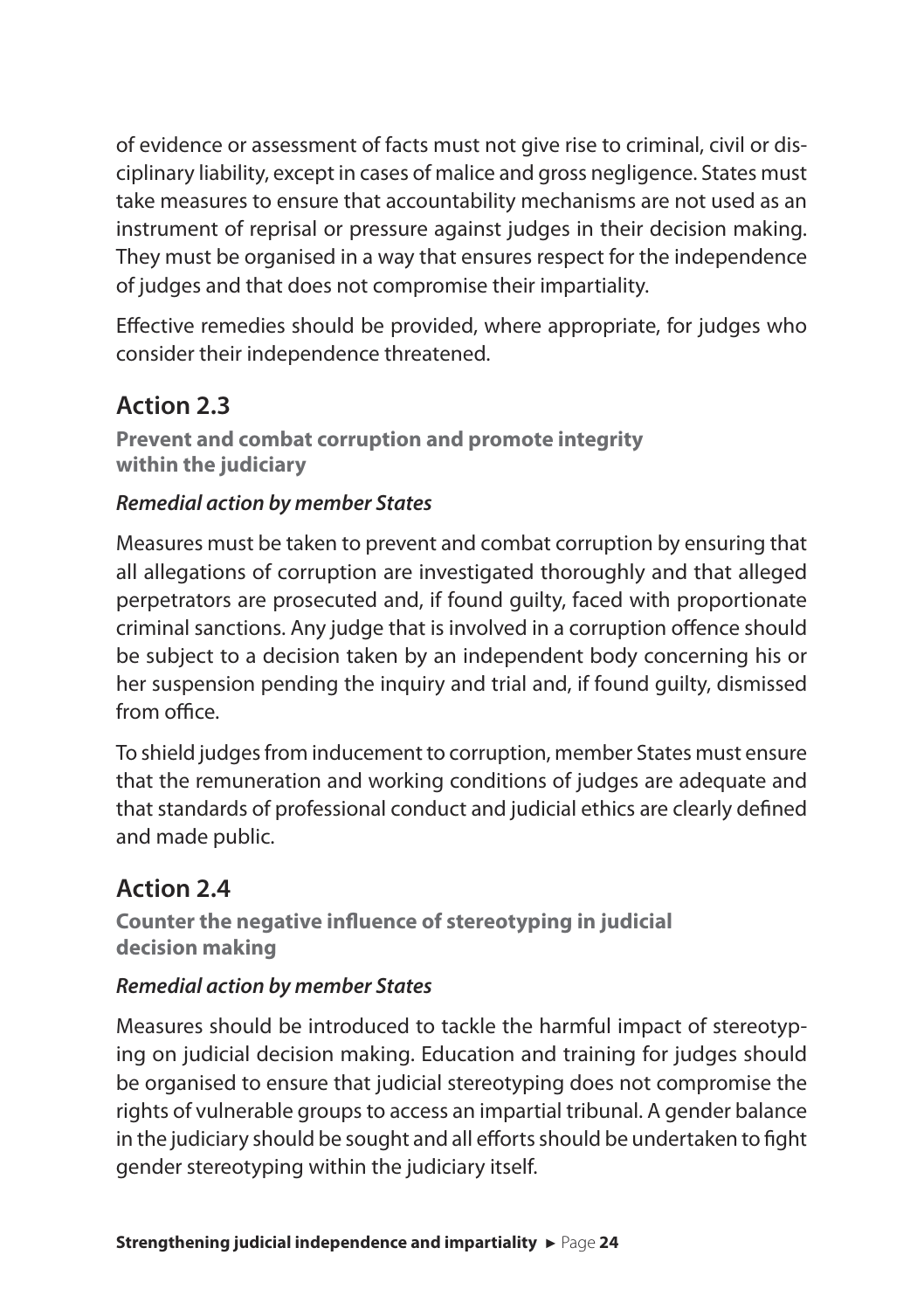## **Action 2.5**

**Ensure comprehensive and effective training of the judiciary in effective judicial competences and ethics**

#### *Remedial action by member States*

Judges should receive detailed, in-depth and diversified training to enable them to perform their duties satisfactorily. The quality of initial and in-service training for judges should be reinforced by allocating sufficient resources to guarantee that training programmes meet the requirements of competence, openness and impartiality inherent in judicial office. Training programmes should be subject to frequent assessments by the organs responsible for judicial training.

Candidates for judicial office should receive proper training, including practical training by assisting sitting judges.

## **Action 2.6**

**Ensure that judges are protected by legal regulations and adequate measures against attacks on their physical or mental integrity, their personal freedom and safety**

#### *Remedial action by member States*

Member States should take adequate measures to shield judges effectively from attacks on their physical or mental integrity, their personal freedom and safety.

## **Line of action 3 Reinforce the independence of the prosecution service**

### **Action 3.1**

**Provide appropriate legal guarantees and measures for the recruitment, career development and security of employment or tenure of prosecutors**

#### *Remedial action by member States*

In the appointment of the heads of the prosecution services legal guarantees should be put in place and measures taken to ensure their independence of action and freedom from undue influence within an appropriate framework of democratic accountability.

Recruitment procedures for all prosecutors at all levels should be based on criteria relating to best ability/aptitude.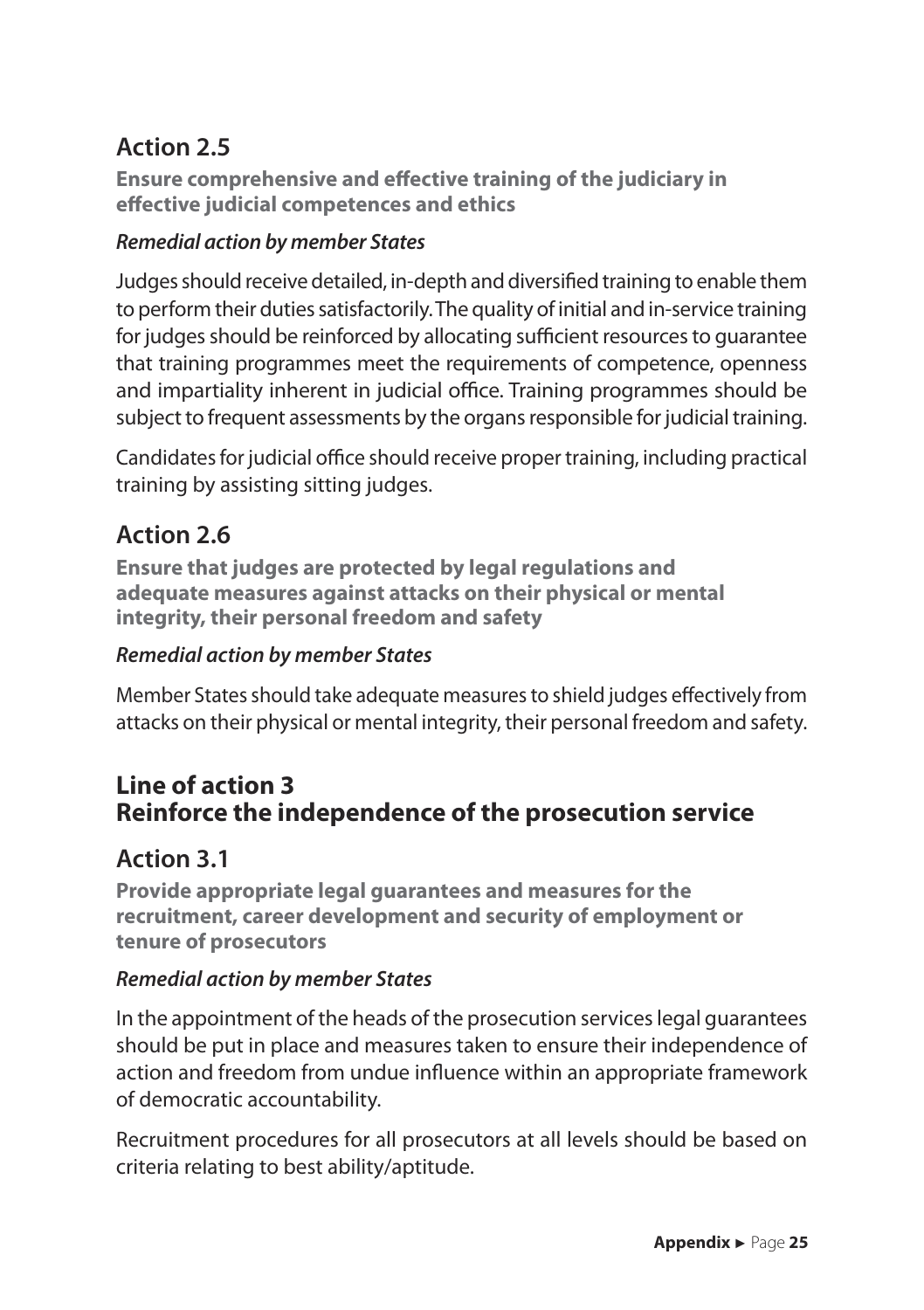Prosecutors subject to disciplinary proceedings and action should benefit from appropriate legal guarantees for their protection.

## **Action 3.2**

**Ensure that individual prosecutors are not subject to undue or illegal pressure from outside or within the prosecution service, and that more generally the prosecution service is governed by the rule of law**

#### *Remedial action by member States*

Internal formal rules should be adopted to require that where a superior prosecutor exercises control over the decisions of individual prosecutors, all instructions, orders or directives are regulated by law.

Measures should be in place to guarantee that the initiation and conduct of investigations or prosecutions are free of political influence, particularly where the prosecution service is part of the executive or otherwise under the authority of a minister.

Safeguards should be put in place to prevent conflicts of interest or the abusive use of prosecution powers, including, where they do not exist, the introduction of appropriate codes of professional conduct for prosecutors.

Steps should be taken to develop a culture of openness and transparency whilst ensuring confidentiality in respect of individual cases under investigation or prosecution.

## **Action 3.3**

**Prevent and combat corruption within the prosecution service and build public trust in its working**

#### *Remedial action by member States*

Active measures should be taken to prevent and combat corruption within the prosecution service and safeguard prosecutors against corruption, for example by ensuring their remuneration and working conditions are adequate and that their standards of professional conduct and ethics are clearly defined and made public. Investigations into corruption within the prosecution service should be carried out expeditiously, transparently and in a thorough and impartial manner. Prosecutors found guilty of corruption should face proportionate criminal sanctions, including, where appropriate, dismissal from office.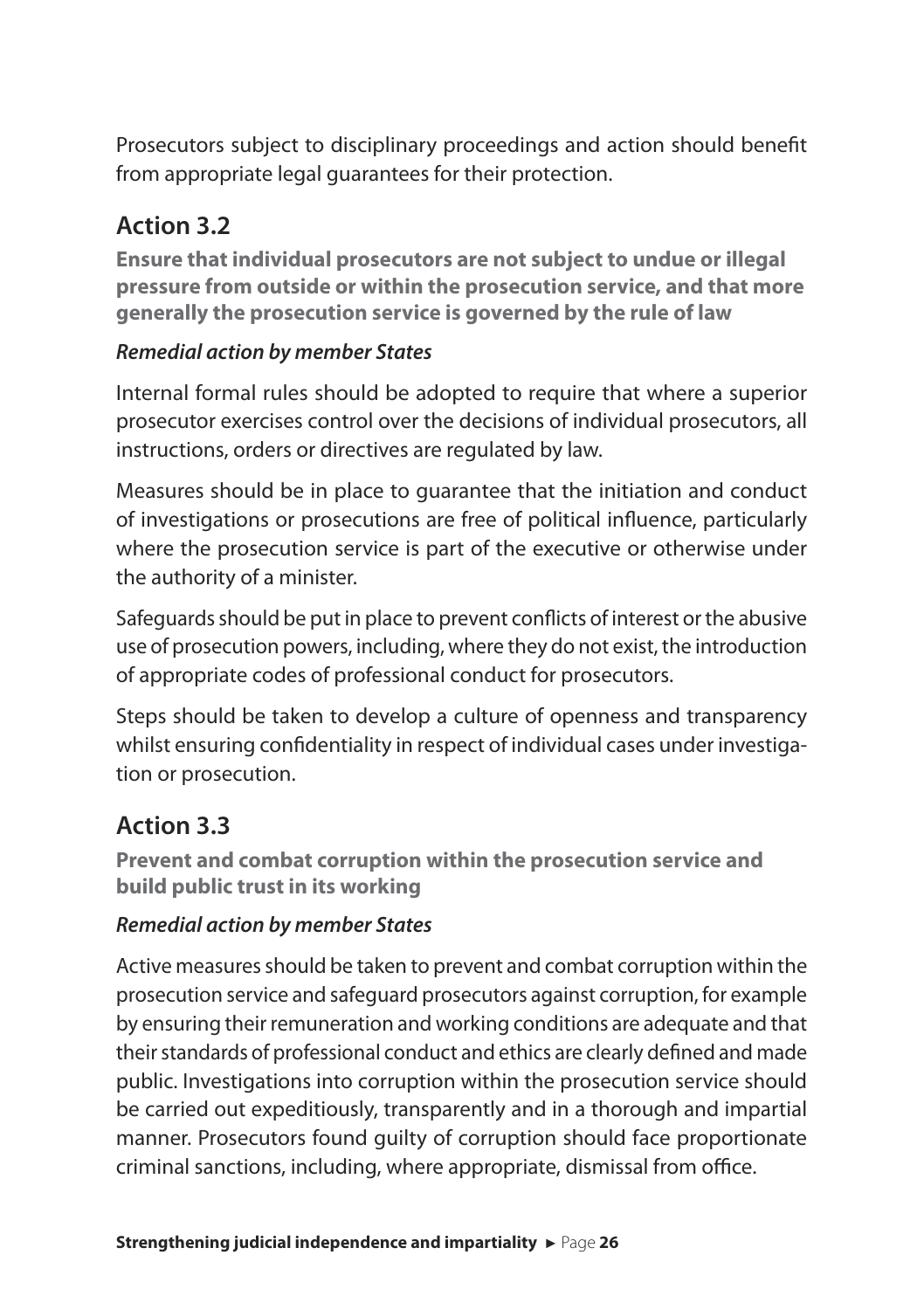## **Transversal actions to be taken by member States**

- Ensure openness and transparency in the workings of the judiciary and in all its relations with the executive and legislature with a view, particularly, to building public trust in the judiciary and broader recognition of the value of its independence and impartiality.
- Ensure that member States give full effect to the judgments of the European Court of Human Rights in general and in particular to those on the independence and impartiality of the judiciary and on the fair trial guarantees provided by Article 6.
- Work towards the mainstreaming of a gender perspective into all reforms aimed at strengthening judicial independence and impartiality, including the promotion of gender balance in the composition of the judiciary.
- Consult and inform widely on the implementation of all initiatives undertaken within the framework of this Plan of Action (particularly relevant stakeholders, but also the general public), making use, as appropriate, of court-user surveys.
- Take awareness-raising initiatives, where appropriate, on the importance of *de facto* judicial independence and impartiality to democratic security.
- Include measures to strengthen judicial independence and impartiality into wider policy reform on improving access to justice for everyone.